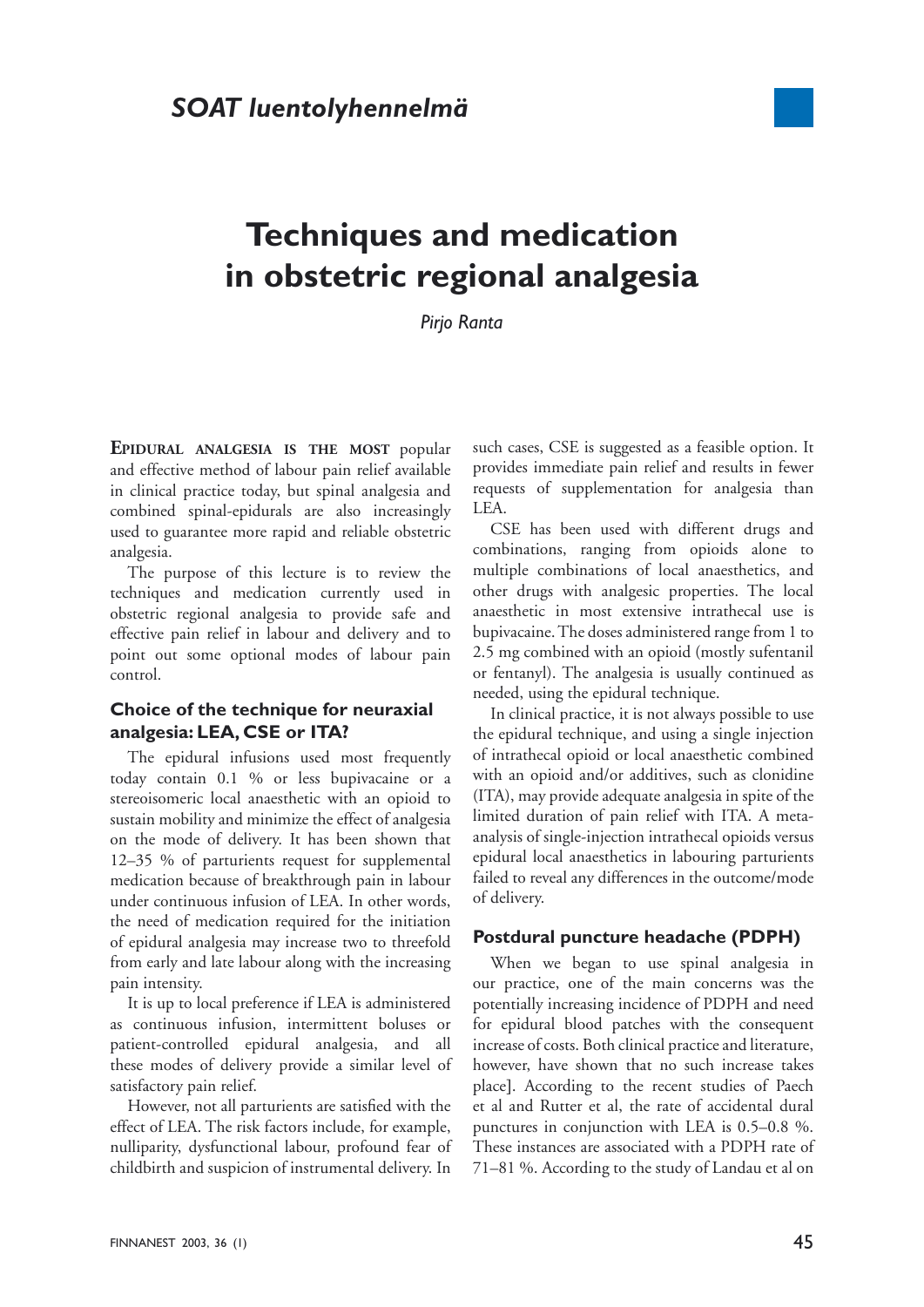complications of combined spinal-epidural labour analgesia, the rate of PDPH was 0.7 % and the need for epidural blood patches 0.36 % when a 27-gauge Whitacre needle was used. These figures agree with our clinical experience and support the usage of CSE and ITA as an option for labour analgesia.

# **Ambulation**

Ambulation is commonly believed to be of value for the progression of active labour.

In our hospital, midwives were most opposed to LEA, their main arguments being that LEA is "unnatural", ties the mother to the bed, causes paralysis and slows down the progression of labour and delivery. But our experience with mobile LEA is that few mothers  $( $30\%$ ) want to ambulate, is$ accordanced with other studies.

On the other hand, a recent prospective, randomized study failed to show any advantage of ambulation during mobile epidurals on the duration of labour, the use of oxytocin, the mode of delivery or the maternal and neonatal outcome. Golara et al, who studied the effects of mobilization on the second stage of labour, found it to shorten the active pushing phase at the second stage, but to have no effect on the mode and outcome of labour and delivery.

# **Choice of local anaesthetic**

Bupivacaine continues to be most commonly used local anaesthetic in obstetrics, but singleisomer local anaesthetics, such as ropivacaine and levo-bupivacaine, have been developed to improve safety.

# **Ropivacaine**

Ropivacaine has gained popularity as an agent for LEA because of its purportedly lesser toxicity and greater selectivity for sensory fibres compared to bupivacaine. However, previous studies have suggested that ropivacaine is 40 % less potent than bupivacaine in epidural analgesia, based on the reference point of ED50 (effective dose in 50 % of subjects) used in up-and-down sequential allocation studies.

Chua et al demostrated that ropivacaine 0.125 % and bupivacaine 0.125 % were clinically indistinguishable in terms of pain relief in labour epidural analgesia administered via PCEA. Similar results of clinically indistinguishable initiation and maintenance of labour analgesia by 0.075 % ropivacaine with fentanyl 2 microg/ml vs. 0.075 % bupivacaine with fentanyl 2 microg/ml were obtained by Owen et al, who attempted to use a local anaesthetic concentration (0.075 %) closer to the estimated ED50 value. Lee et al reported that the ED50 of ropivacaine required to initiate epidural labour analgesia is 18.4 mg, which is less than reported previously, thus confirming the clinical efficacy of ropivacaine. But the recent clinical results of Hoffmann-Kiefer et al supported the findings of Capogna and Polley, who postulated ropivacaine to be less potent for epidural labour analgesia compared to bupivacaine.

A recent intrathecal study comparing ropivacaine and bupivacaine for potency suggested that the anaesthetic ratio between spinal ropivacaine and bupivacaine is 2:3. However, Hughes et al compared intrathecally 2.5 mg of ropivacaine to 2.5 mg of bupivacaine, both with fentanyl 25 microg, and demonstrated equal labour analgesia, but less motor block in the case of ropivacaine.

# **Levobupivacaine**

Levobupivacaine has recently been introduced into the clinical routine because of its more favourable safety profile compared to bupivacaine. Clinical trials have shown it to have similar potency and anaesthetic qualities as bupivacaine.

Vercauteren et al compared intrathecal levobupivacaine combined with sufentanil and adrenaline to rasemic bupivacaine as part of combined spinal-epidural labour analgesia and reported similar clinical profils at equal doses of levobupivacine and bupivacaine, but less motor block after levobupivacaine administration.

# **Options of spinal opioids**

The spinal opioids most frequently used in obstetrics are fentanyl in a single dose of 10–25 microg and sufentanil 2–5 microg, which both provide analgesia of similar duration and quality when added in equal doses to a solution of local anesthetic, such as bupivacaine. Cheng et al found the combination of intrathecal sufentanil 5 microg and bupivacaine 1.25 mg to be equally effective as fentanyl 25 microg plus bupivacaine 1.25 mg in early labour, with a mean duration of analgesia 109– 118 minutes. They suggested that no further dose reduction of either the opioid or bupivacaine should be made, as that would predispose to a higher rate of analgesic failures.

Stock et al found that the addition of a small 5 microg dose of intrathecal fentanyl to bupivacaine provided a similar dose-sparing effect of bupivacaine as did doses of 15 microg and 25 microg of fentanyl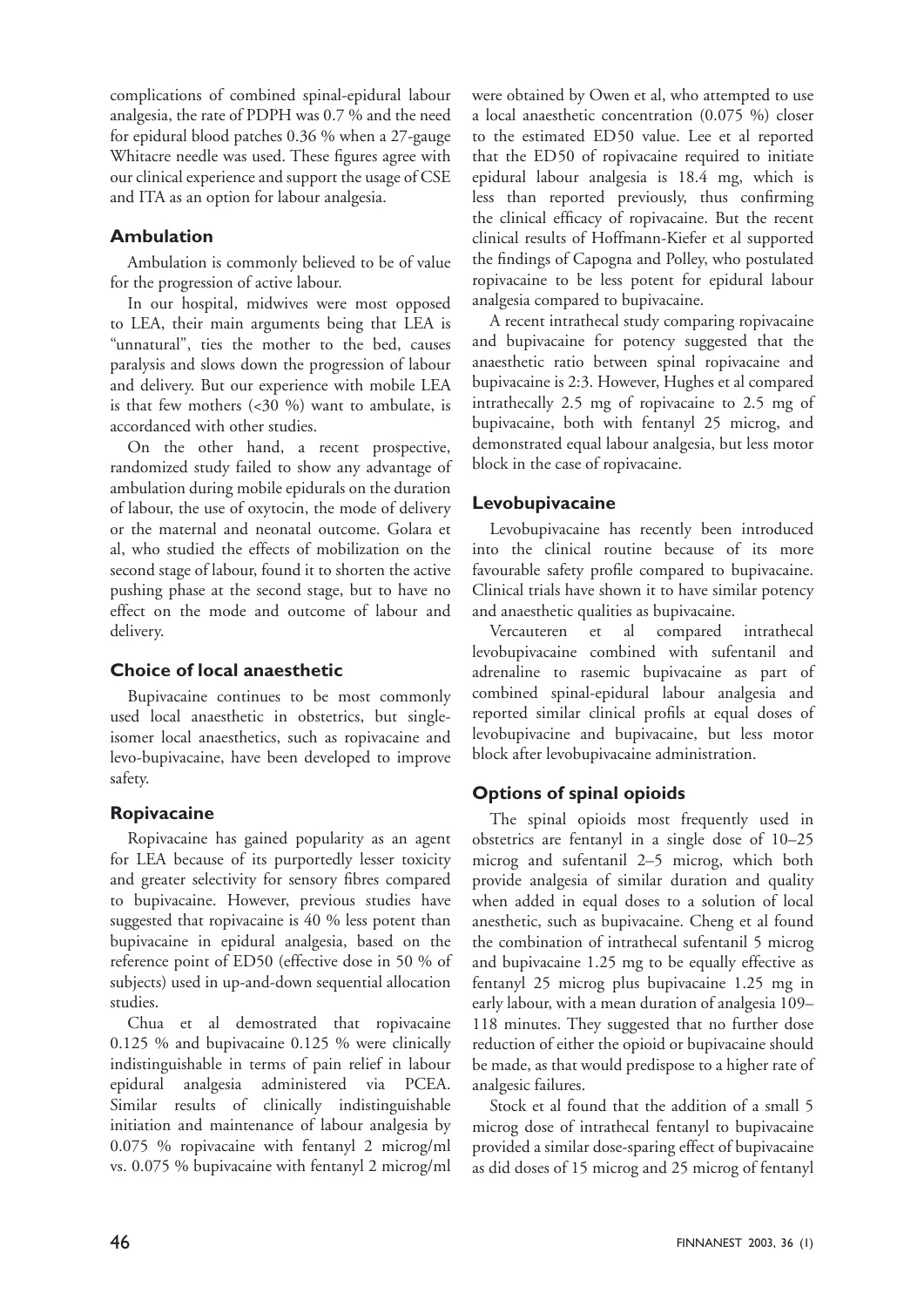while the higher doses resulted in a longer duration of analgesia but an increased incidence of sideeffects.

Adverse effects of opioids are more common in with intrathecal than epidural use. The most typical mild but annoying side effects, such as pruritus, nausea/vomiting and sedation, are usually more pronounced in connection with spinal opioids, but, the side effects of therapeutic doses are generally mild and easy to treat. Potentially more severe adverse effects, such as fetal heart rate abnormalities, low Apgar scores, need for neonatal resuscitation, uterine hypertonus, maternal respiratory depression and hypotension, are related to higher doses of spinal opioids, which should always raise some concern. The usage of higher doses in obstetric practice should be re-evaluated.

### **Additives with spinal analgesics**

With the aim of prolonging the duration of spinal analgesia without LEA certain adjuvant drugs (additives) have been combined with spinal opioids/ local anaesthetics.

Vercauteren et al found that adrenaline added to spinal bupivacaine-sufentanil at a low dose of 2.25 microg significantly prolonged the duration of intrathecal labour analgesia.

Clonidine has been used in combination with subarachnoid bupivacaine and opioid in doses of 50–200 microg to prolong the duration of spinal analgesia. In clinical use, however, clonidine may result in more hypotension and sedation. In a randomized, double-blind study, Paech et al were unable to show any clinical benefit of clonidine administered in doses of less than 50 microg in combination with subarachnoid fentanyl and bupivacaine administered for CSE during active labour.

The use of neostigmine in the clinical routine is problematic due to the predictable incidence of untoward effects.

### **If epidural fails, what are the options?**

In the clinical practice, there may be several things that affect the success of LEA. And as it is known, obstetric patients may pose an even greater challenge, due to the physiological changes produced by pregnancy, compared to surgical patients. Failures in the induction of epidural analgesia may be due to technical problems or problems relating to the patient`s intrinsic features/pre-existing diseases. On the other hand, LEA may cause inadequate analgesia due to the marked individual variation in

the subjective sensation of pain, or LEA may be too slow to relieve intense pain in rapidly progressing delivery.

In such cases, ITA may be a good solution and in some special cases with a contraindication to regional analgesia (i.e. coagulopathy, anticoagulation treatment), intravenous remifentanil may be an option.

# **ITA**

Lim et al showed that intrathecal fentanyl 25 microg alone provided good analgesia for approximately two hours in early labour, but it has been shown that the effect is not sufficient for the whole period of labour and delivery. Yeh et al demonstrated that an intrathecal combination of 25 microg of fentanyl, 2.5 mg of bupivacaine and 150 microg of morphine produced satisfactory analgesia for more than four hours with acceptable side effects. Spinal clonidine combined with a local anaesthetic and an opioid prolonged labour analgesia, but a combination with neostigmine produced no further advantage and induced severe nausea.

# **Remifentanil**

Remifentanil, a new ultrashort-acting µ-receptor agonist, has rapid onset and offset with a plasma context-sensitive half-life of 3 minutes. It rapidly crosses the placenta but is quickly metabolised and distributed in the fetus. These features should make it an ideal drug for obstetric analgesia whenever there are contraindications for regional analgesia. Bolus doses of 0.2–0.5 microg/kg in PCA (patientcontrolled analgesia) and continuous infusion of 0.025–0.05 microg/kg/min have been used. Volmanen et al defined the median effective PCA dose in labouring parturients to be 0.4 microg/kg with a range of 0.2–0.8 microg/kg. As shown by Volmanen et al, the administration of remifentanil is associated with a high incidence (approximately in 60 % of the study parturients) of maternal respiratory depression, as evidenced by peripheral oxygen desaturation.

Thus, the role of remifentanil in obstetric analgesia will be under research until safety profile is established.

# **Safety aspects of regional analgesia**

Neuraxial analgesia is now safer than ever. Modern low-dose spinal/epidural regimens provide efficacious analgesia, stable maternal haemodynamics and few, tolerable side effects. As shown by Hawthorne et al, the modern epidural technique maintains a stable